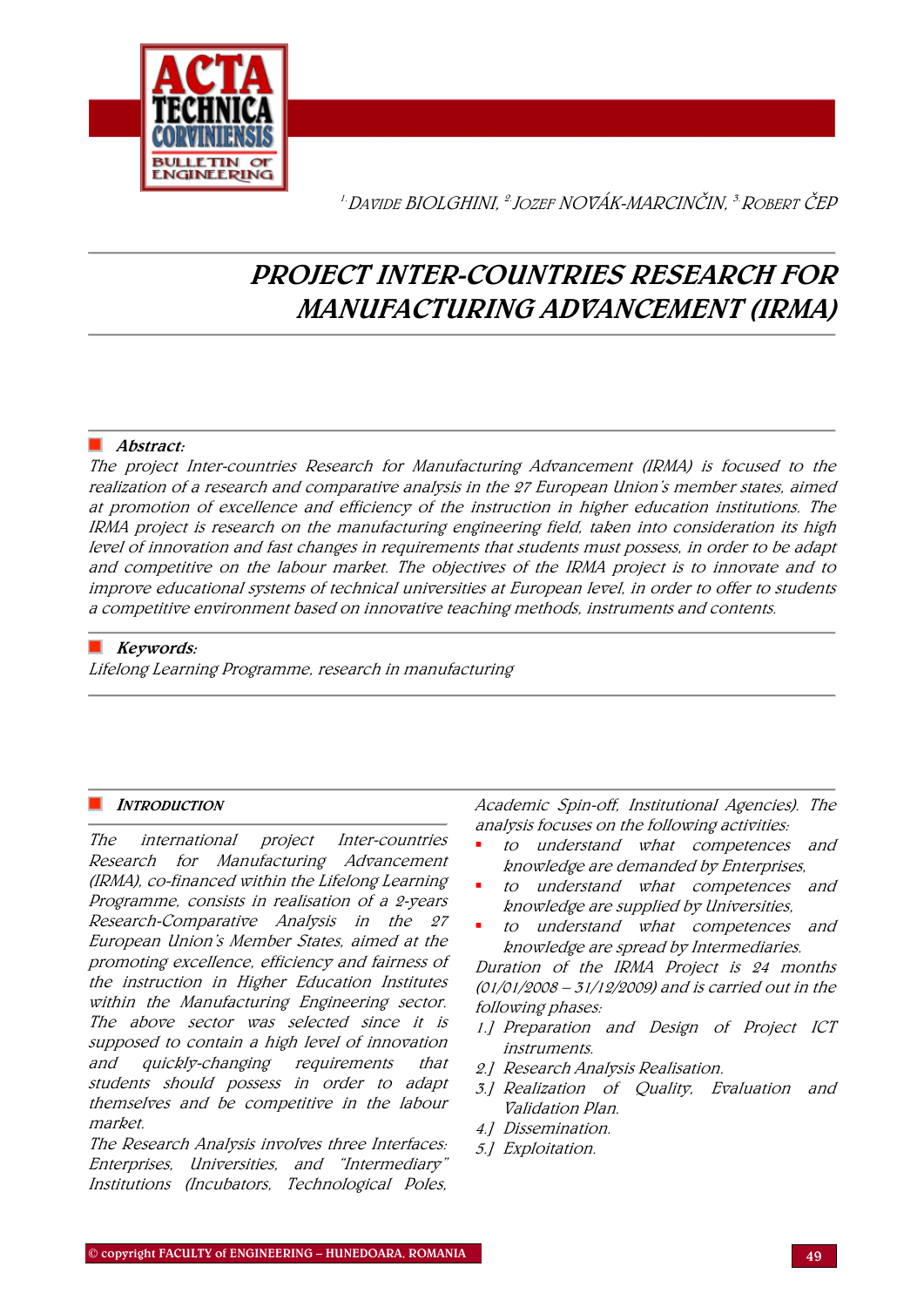The data are collected through a web questionnaire, specific for every one of the three Interfaces, and put in a Data Base created on a Portal. The following criteria are compared at the European level, as declared within the Project IRMA:

qualitative and innovation level of teaching in the higher education, quantitative level of students, causes/rate of scholastic defection, preventive actions for scholastic defection, European mobility, occupational way out, skills and competences management, obstacles to access/change/transfer to another faculty, elearning services [1].

The analysis allows a detailed comparison among various Universities that have the opportunity to exchange best practice and innovative elements existing in their own educational systems. The above-mentioned database – including all gathered data through web questionnaires – will be available on the Lifelong Learning Manufacturing Portal - LLMP. The Portal is used during the project realisation, and most of all, after its end as a place where to communicate and to exchange information and knowledge about manufacturing in an "open logic".

### **PARTNERS IN THE IRMA PROJECT**

Partner 1 - Project applicant and beneficiary: The Faculty of Manufacturing Technologies of the Technical University of Košice with a seat in Prešov was established in 1992. Tradition of university technical education in Prešov started in 1979 by branch of the Faculty of Mechanical Engineering of TU of Košice. Despite its short existence, the Faculty of Manufacturing Technologies has built up a firm position among the faculties of technical universities in Slovakia. More than 1600 students study at the faculty in various forms of studies and each year more than a hundred students are graduated from the faculty [3]. Role of the Faculty of Manufacturing Technologies in the project: Project Strategy Guidelines preparation (detailed planning) in EN language, preparation proposal for detailed economic planning among partners, specification of equipment (purchased from the project budget), preparation of draft Analysis Format proposal, establishment of communication and administrative system,

definition of requirements specification for the LLP on manufacturing, project management.

Partner 2 - Project coordinator: Gruppo CS Torino (Italy) is a small enterprise that belongs to Gruppo CS, a company that deals with consulting, education and training at national and international level, through structures located in different Italian areas, including a local office abroad strategically situated in Bratislava. Gruppo CS training activities (traditional and distance Learning) are the realization of: longlife learning courses for employed persons of the about 2000 companies of his consortium; higher education courses, projects and training activities in the field of high technical superior education and training courses realized in cooperation with intermediate schools, educational agencies and universities, European projects in various fields such as education, ICT, long distance work, etc. Role of the Grupo CS in the project: management and coordination, TSCC meetings, preparation and design project, research and analysis, evaluation, dissemination, exploitation. Partner 3 – University of Oulu (Finland) is one of the largest universities in Finland with an exceptionally wide academic base. Internationally pioneering research is conducted as a collaboration of different disciplines. The University cooperates closely with industry and commerce, and has broad connections with hundreds of international research and educational institutions. Six faculties and their departments form a multi-disciplinary academic community that enables diversified studies based on multifaceted research. Role of the University of Oulu in the project: participation on TSCC meetings, preparation and design project ICT, research and analysis, quality, evaluation, validation, dissemination, exploitation.

Partner 4 – Poznan University of Technology, Poznan (Poland) is one of the top rated research and educational institutions in Poland. The Faculty of Mechanical Engineering and Management (FMEM) was established in 1974. Now it is one of 9 Faculties of Poznan University of Technology. The FMEM mission is to provide graduate and undergraduate education and to conduct research in information and communication technologies. Our curriculum provides students with a superb background for careers in an increasingly technological society. Role of the Poznan University of Technology in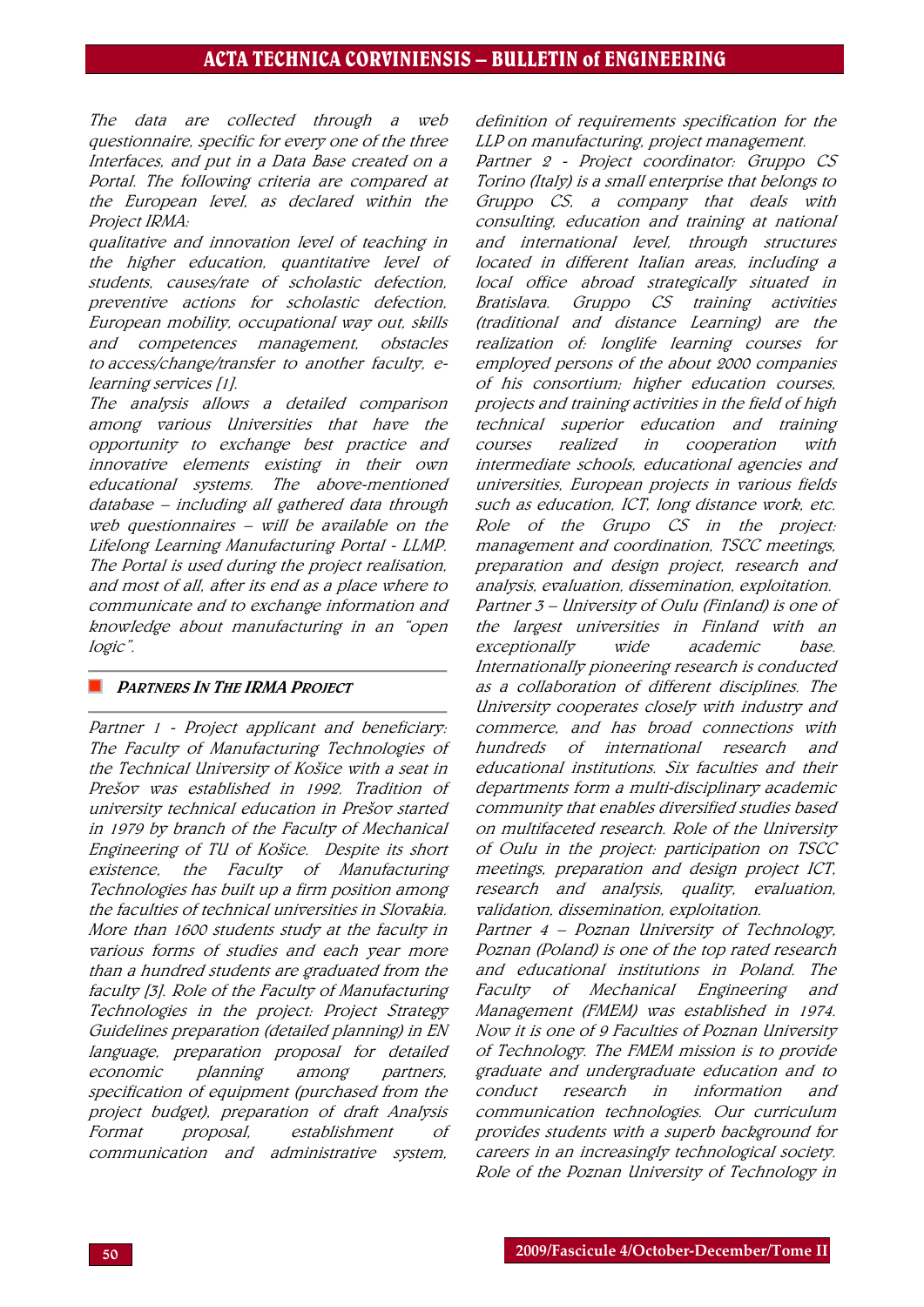the project: participation on TSCC meetings, preparation and design project ICT, research and analysis, quality, evaluation, validation, dissemination, exploitation.

Partner 5 – North University of Baia Mare (Romania) has been functioning since 1990 has the following main domains (majors) undergraduate studies: Industrial Engineering, Mechanical Engineering, Economic Engineering, Computers and Information Technology, Electronics and Telecommunications. The Faculty coordinates the fundamental research activity, ensures the students' fundamental training in every major, takes part in the higher education entrance examination, closes research contracts with specialists from Romania or from abroad. Role of the North University of Baia Mare in the project: participation on TSCC meetings, preparation and design project ICT, research and analysis, quality, evaluation, validation, dissemination, exploitation.

Partner 6 – [Balear de Desarrollo y Formación](http://www.bdf.es/), Palma (Spain) is an ICT research and development, training and consultancy company. BDF collaborates with organisations and institutions involved in R & D, adult education and training, employment etc., contributing to the building of the Knowledge Society by developing innovative adult education, lifelong learning, training and IT systems, programmes, products, services and methodologies. Role of the [BDF](http://www.bdf.es/) in the project: participation on TSCC meetings, preparation and design project ICT, research and analysis, quality, evaluation, validation, dissemination, exploitation.

Partner 7 – Studio TEOS, Milan (Italy) was founded in 1982 carried on activities of research for the University of Milan. Studio TEOS deals with projects and consulting in ICT field with particular reference to Internet communication, e-Learning and workgroup, and has specific expertise and experience in: design and development of applications and portals that organize services and digital objects coming from distributed and heterogeneous repositories, use of the new technologies in the organizational processes and training systems. Role of the Studio TEOS in the project: participation on TSCC meetings, preparation and design project ICT, research and analysis,

quality, evaluation, validation, dissemination, exploitation.

Partner 8 – CAD-Up International s.r.o. Prešov (Slovakia) has been founded in 1994. The main activities are oriented for support CAD/CAM/PLM products and engineering projects for machinery companies in Slovakia - especially for mould producers, special tools producers. The firm is well known among CAD/CAM users from machinery and furniture industry, among educational institutions for providing en education knowledge and skills of e-learning and web based courses both in Slovakia and Czech Republic. The experienced sale and engineering teams provide the support all our customers needs. Role of the CAD-Up International in the project: participation on TSCC meetings, preparation and design project ICT, research and analysis, quality, evaluation, validation, dissemination, exploitation [4].

## **MAIN TASKS OF THE IRMA PROJECT**

The IRMA project consists in the realization of a Research/Comparative Analysis in the 27 European Union's Member States. The objective of the IRMA is the promotion of excellence, efficiency and fairness of the instruction in Higher Education Institutes, or in other words of access and students' retention in Higher Education. In our opinion excellence refers to the quality and to the level (or capacity) of innovation of the Higher Education's teaching system (contents, methods, technologies used, services provided to students, etc.), efficiency is due to the correspondence among skills and competences provided by Universities and those required by Enterprises and equity can be evaluated thanks to the Equal Opportunities given to students independently from social, cultural, religious and economical factors.

The Research is circumscribed to a specific field, the Manufacturing Engineering and is realized involving three Interfaces: Universities, Enterprises and "Intermediary" Institutions (Enterprises Incubators, Technological Poles, Academic Spin-off, Institutional Agencies), with the purpose to understand which are competences and knowledge demanded from Enterprises, which are competences and knowledge supplied from Universities and the competences and knowledge spreaded from Intermediaries [7].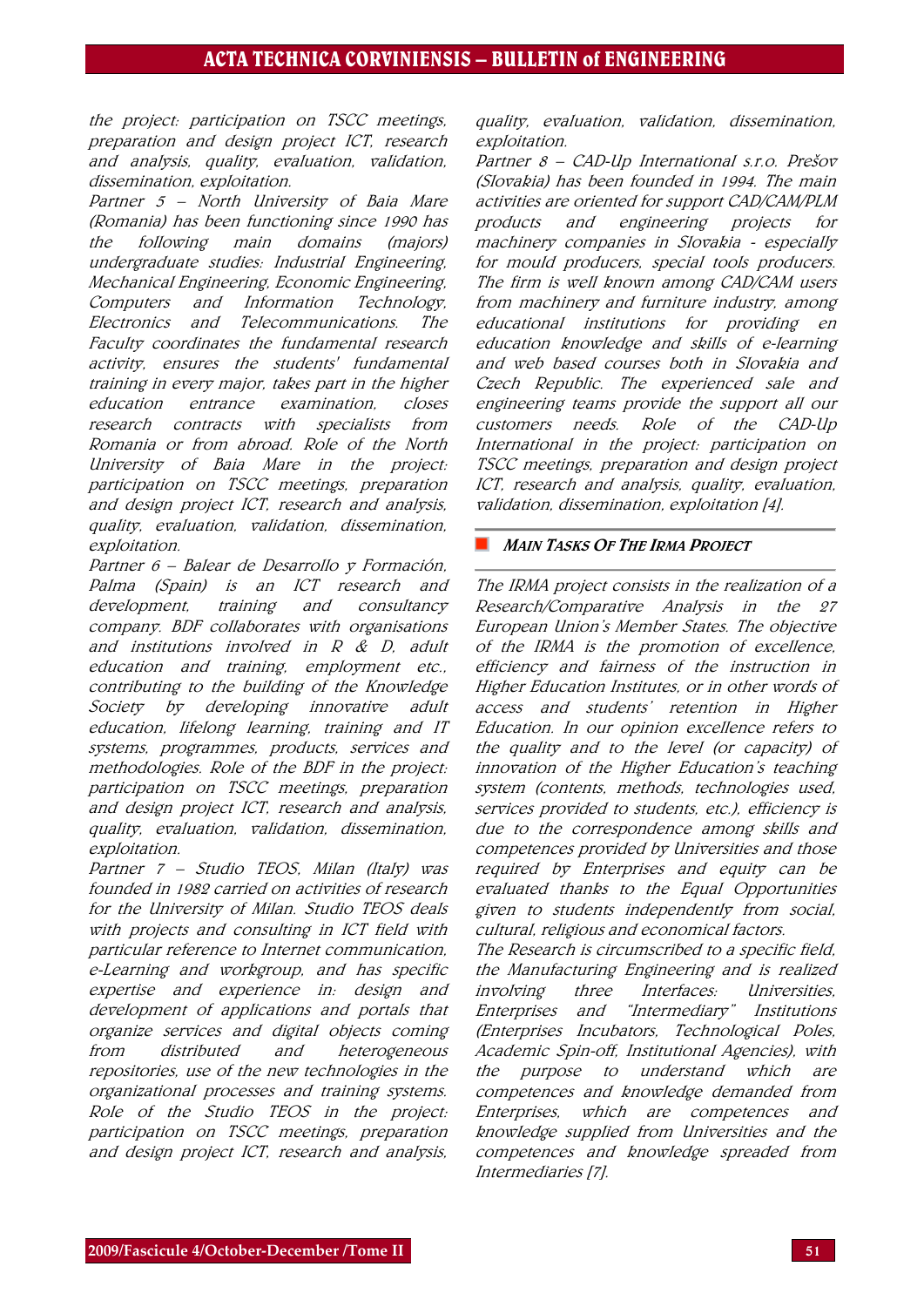# ACTA TECHNICA CORVINIENSIS – BULLETIN of ENGINEERING

The project wants to support the introduction of reforms in the educational and training system and to improve the investments in the human capital of Universities, that is to say Students, giving them new instruments and knowledge coherent with the competences demanded from the economy of knowledge, focusing on the state of the art of the way of teaching Manufacturing Engineering in the European Universities.

The goal of Inter-countries Research for Manufacturing Advancement (IRMA) project is, through the research of manufacturing advancement education analysis, to analyze, accelerate and enhance the ability of the education sector to capitalise on the emergence of a powerful information infrastructure on manufacturing advancement. The key components of projects approach are:

- 1.] through selected indicators to conduct the research on current status in education, research and training on manufacturing technologies,
- 2.] research the manufacturing engineering advancement education based on multilateral approach,
- 3.] use of web- based multi language platform to highlight the progress and results increasing the visibility of the research,
- 4.] manufacturing operation scheduling derived from the operation specifications.

Proposed research goals and methods can certainly be used to encourage education facilities and personnel to further explore topics on their own and take ownership of their learning and improve the overall procedures, goals and system of education. Also to encourage the sharing of information, knowledge, to secure the distribution of the top of the line data on manufacturing advancement education though the network.

For instance, the excellence of Universities and their capacity to advance the manufacturing technologies education could be analyzed/evaluated through the following topics of education conducted at the education facilities of interest [8]:

 Creative use of progressive tools for design phases using the modern tools with elements of artificial intelligence as strategic approaches for implementation of modern technologies. It will include the SW technologies (CAD/CAM/CAE/PDM/PLM),

optimization of product design focused on price and manufacturing costs, cooperation and out-sourcing on product design, modern CAPP systems and their implementation.

| You are logged in as Tuke Tuke (Logout)<br>Questionnaire<br><b>IRMA: Ques</b>                                                                                                                                                                                                                 |                                                                                                                                                                                                                                                                                                                                                                                                                                                                                                                                                                                                                                                                                                                                                                                                                                                                                                                                                                                                                                                                                                                                                                                                                                                              |                                                                                                                                                                                                                                                      |
|-----------------------------------------------------------------------------------------------------------------------------------------------------------------------------------------------------------------------------------------------------------------------------------------------|--------------------------------------------------------------------------------------------------------------------------------------------------------------------------------------------------------------------------------------------------------------------------------------------------------------------------------------------------------------------------------------------------------------------------------------------------------------------------------------------------------------------------------------------------------------------------------------------------------------------------------------------------------------------------------------------------------------------------------------------------------------------------------------------------------------------------------------------------------------------------------------------------------------------------------------------------------------------------------------------------------------------------------------------------------------------------------------------------------------------------------------------------------------------------------------------------------------------------------------------------------------|------------------------------------------------------------------------------------------------------------------------------------------------------------------------------------------------------------------------------------------------------|
|                                                                                                                                                                                                                                                                                               |                                                                                                                                                                                                                                                                                                                                                                                                                                                                                                                                                                                                                                                                                                                                                                                                                                                                                                                                                                                                                                                                                                                                                                                                                                                              |                                                                                                                                                                                                                                                      |
| the Meeting Report<br>from the 3rd TSCC in<br>Poznan<br><b>TUKE Agreements with</b><br>subcontractor<br><b>TUKE Payments Status</b><br>2003<br><b>TUKE Status activities</b><br>Pressy 2008<br><b>TUKE Summary</b><br>activities 2008<br><b>Status activities</b><br><b>IRMA RA structure</b> | Dear respondent.<br>You are about to fill out the Questionnaire that represents a part of a European project - Research Analysis within the Inter-<br>countries Research for Manufacturing Advancement (FOIA). The Project FOIA consists in the realisation of the<br>Research Analysis in the 27 European Union's Member States, aimed at promoting excellence, eficiency and fairness of the<br>instruction at the Higher Education Institutes. The Research has been focused on a specific field - Manufacturing<br>Engineering. The mentioned sector was chosen since it is a branch of Engineering with a high level of imovation and fast<br>changes of requirements that students must possess in order to be adapt and competitive in terms of the labour market<br>naads<br>The results of all 27 EU countries' Research Analysis will be published on the Lifelong Learning Manufacturing Portal - LLMP.<br>The notion "Intermediary" represents organisations as Incubators. Technological Poles, Academic Spin-off, Institutional<br>Agencies.<br>We would like to thank you for your cooperation and contribution to improving the Manufacturing Engineering Education that<br>you are going to make through the filling out the questionnaire. | FILLAND<br><b>University   Emergence   Imagines Euro</b><br>SLOVAKIA<br><b>University I Enterprise I Intermediate</b><br><b>ITALY</b><br>University   Emergrise   Intermediate<br>POLAND<br>University   Enterprise   Internation)<br><b>ASMANDS</b> |
| <b>IRMA dissemination</b>                                                                                                                                                                                                                                                                     | El Questionnaire University                                                                                                                                                                                                                                                                                                                                                                                                                                                                                                                                                                                                                                                                                                                                                                                                                                                                                                                                                                                                                                                                                                                                                                                                                                  | <b>University   Enterprise   Intermediate</b><br>LITHLIAN                                                                                                                                                                                            |
| ReportMeet T5CC3 Poz<br>nan                                                                                                                                                                                                                                                                   | El Questionnaire Enterprise<br><b>B1</b> Questionnaire Intermediary                                                                                                                                                                                                                                                                                                                                                                                                                                                                                                                                                                                                                                                                                                                                                                                                                                                                                                                                                                                                                                                                                                                                                                                          | <b>Drivesh (Enterprise (Internation)</b>                                                                                                                                                                                                             |
|                                                                                                                                                                                                                                                                                               | α<br>1 Not available                                                                                                                                                                                                                                                                                                                                                                                                                                                                                                                                                                                                                                                                                                                                                                                                                                                                                                                                                                                                                                                                                                                                                                                                                                         | <b>FRANCE</b>                                                                                                                                                                                                                                        |
| Strategic Project<br><b>Guidelines - translations</b>                                                                                                                                                                                                                                         |                                                                                                                                                                                                                                                                                                                                                                                                                                                                                                                                                                                                                                                                                                                                                                                                                                                                                                                                                                                                                                                                                                                                                                                                                                                              | <b>University   Enterprise   Internationy</b>                                                                                                                                                                                                        |

Fig. 1 The Lifelong Learning Manufacturing Portal - LLMP (www.irmaproject.eu)

- Use of sophisticated approaches during the production phases focused on new methods in organization and management of manufacturing processes, ERP, MRP systems, logistics, innovation of manufacturing tools, visualization of manufacturing management.
- Implementation of out-sourcing methods of manufacturing processes management. Outsourcing decision making processes. Implementation phases of out-sourcing management.
- Environmental impacts of cutting edge manufacturing technologies. Environmental approaches of waste management.
- Nanotechnology in manufacturing processes. Development, testing and implementation of nanotechnology use in modern manufacturing processes focused on improvement of manufacturing process effectiveness. Environmental impact and risks of nanotechnology use in manufacturing.

All the data are collected through a web questionnaire, specific for every of the three interfaces, and put in a data base created on the Lifelong Learning Manufacturing Portal (LLMP), that are used as technological instrument to support the research.

The web-based platform is also enable best solutions for communications such as notices, updates, asynchronous and synchronous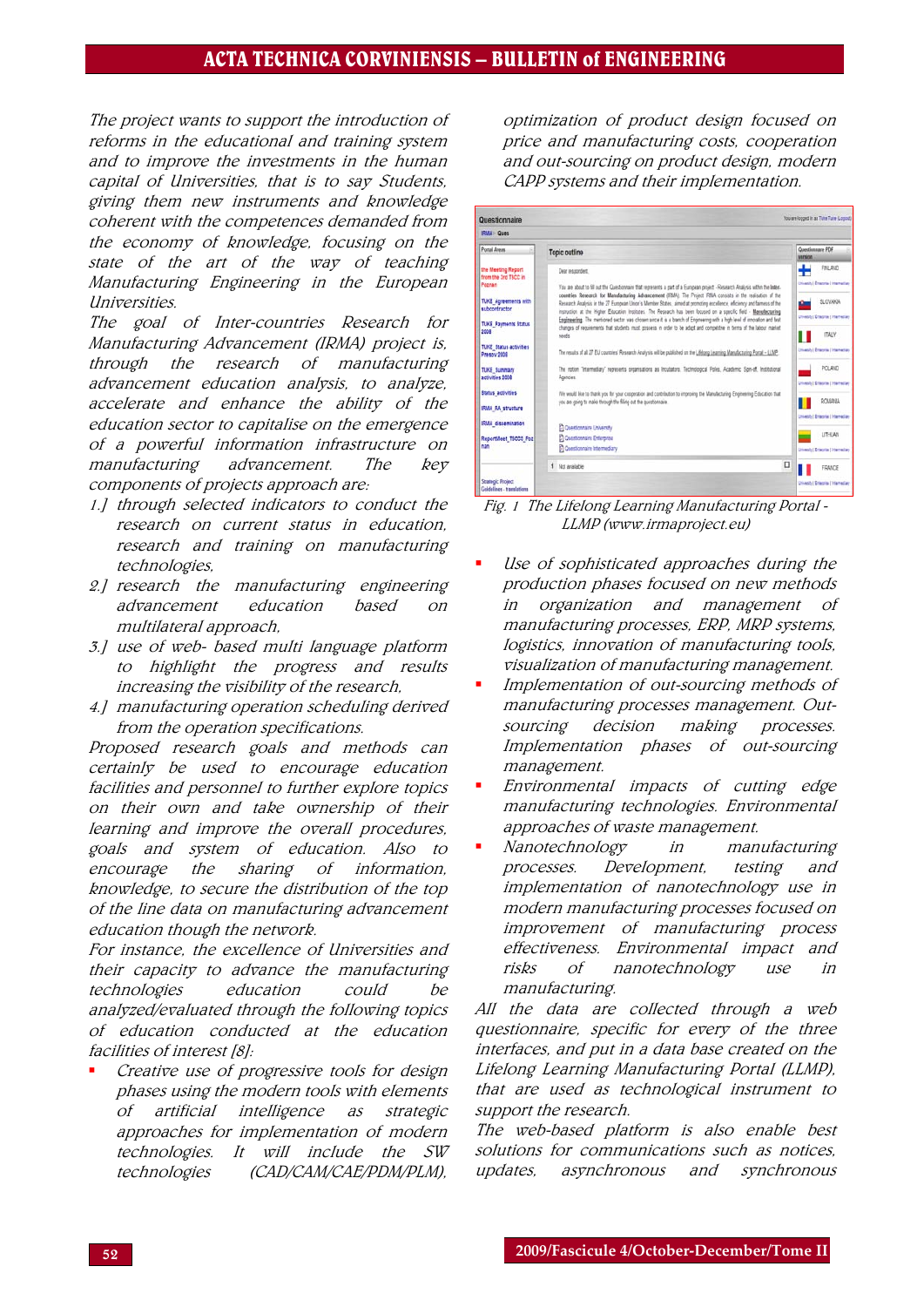# ACTA TECHNICA CORVINIENSIS – BULLETIN of ENGINEERING

discussion, and for content that is frequently updated or only becomes available during the actual project duration. Web based platform allows the direct connection between partners conducting the research on modern information on manufacturing advancement education directly, covering the whole network of partner and non-partner countries [6].

The manufacturing advancement education research is concentrated on analysis, processing, comparative analysis and distribution of the results up to the education personnel, decision makers and stakeholders. Project life-time is underlined by the necessity of conducting research, analysis of current status of manufacturing technologies education, interviews, distribution and analysis of the questionnaires and automatic data collection. The creation of database is executed continuously and should was finished until February 2009. Duration of the project is also dictated by the requirements of impact evaluation and analysis due to the certain period of time to judge the outcome of the research results implementation into the practice.

#### CONCLUSION

Inter-countries Research for Manufacturing Advancement will bring long-term advantages to manufacturing technologies education personnel and decision makers especially in high-quality learning content and applications which allow quick and profitable transfer of research results to the practice. It will improve quality of manufacturing technologies education system and its adaptability to the quickly changing requirements of the manufacturing industry in broad area of knowledge and skills. Life time learning provides the advantage of skills improvement and enhancement which will certainly impact the abilities education systems to better fulfil the assigned tasks. Manufacturing companies are globalizing and expanding worldwide and are outsourcing functions and activities with different requirements. Therefore education of manufacturing technologies is important in this context.

The discipline of Manufacturing Engineering is evolving rapidly to meet the needs of manufacturing industries. It is important for the

development of the discipline to define a common basis for communication and to strengthen networks among educators. This the only way we can fully realize the benefits of the diversity in the discipline that exist nationally and internationally. The IRMA Project is an opportunity for manufacturing educators to address issues related to global shifts in manufacturing, shifts in jobs, pollution, international trade, and international manufacturing.

#### **ACKNOWLEDGMENT**

EACEA Brussels supported this work, LLP project No. 2007-1990 "Inter-countries Research for Manufacturing Advancements".

### **REFERENCES**

- [1.] BIOLGHINI, D. MARCINCIN, J. N.: Research Outputs of Lifelong Learning Project on Inter-countries Research for Manufacturing Advancement. Manufacturing Engineering and Technology, No. 2, TU Varna (Bulgaria), 2009, pp. 3-5, ISSN 1312-0859.
- [2.] Collective: Inter-countries Research for Manufacturing Advancements. Project of Lifelong Learning Programme (www.irmaproject.eu), 2009.
- [3.] COTETIU, R. MARCINCIN, J. N. Ungureanu, N. - Cotetiu, A.: LLP Project IRMA in Area of Manufacturing Engineering. Scientific Bulletin. International Multidisciplinary Conference, Vol. 23, Serie C, Baia Mare (Romania), 2009, pp. 87-94, ISSN 1224- 3264.
- [4.] KALPAKJIAN, S. SCHMID, S. R.: Manufacturing Engineering and Technology. Prentice-Hall, New Yersey, 1148 p., 2001.
- [5.] MARCINCIN, J. N.: Introductory coordinational meeting of partners in international project IRMA. Halo TU, Vol. 16, No. 3, pp. 7, 2008.
- [6.] MARCINCIN, J. N.: Project divided to two phases. Prešovský večerník, Vol. 19, No. 23, pp. 12, 2008.
- [7.] MARCINCIN, J. N.: LLP Project IRMA InterCountries Research for Manufacturing Advancement. In: Proceedings of 10th International Scientific Conference "Automation in Production Planning and